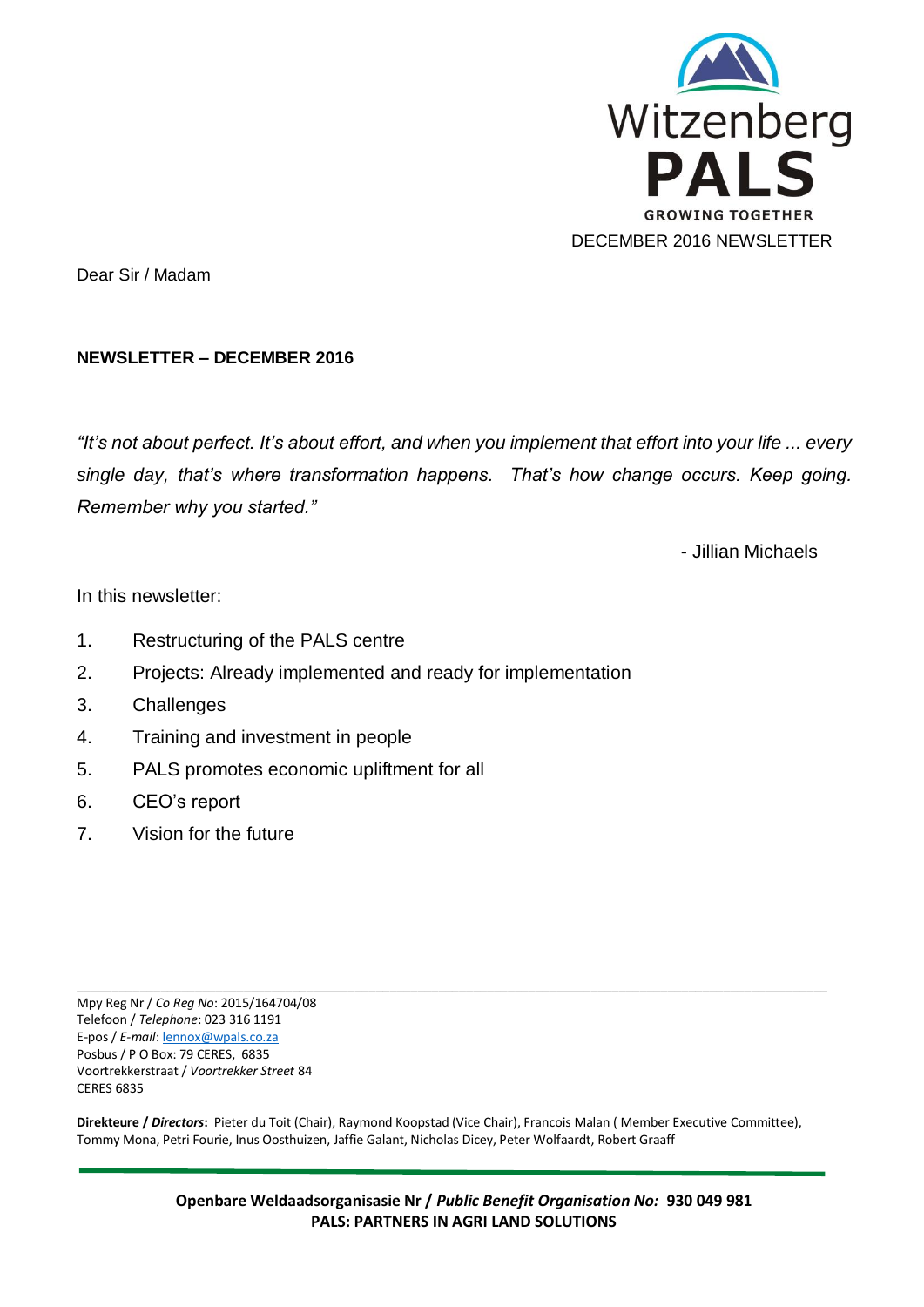## **1. Restructuring of the PALS Centre**

The Board has decided to broaden and enhance the capacity of the PALS office. For this purpose, Lennox Plaatjies has been promoted to the position of Chief Executive Officer and Izak Strauss has been promoted to the post of Project Manager. In addition, Fezeka Majiki has been appointed as project assistant and administrative officer. Fezeka is originally from the Eastern Cape. She obtained her Master's degree in Agricultural Management from the Nelson Mandela Metropolitan University.

The resignation of Gerrit van Vuuren as project leader has been accepted. In future Joubert Van Vuuren Inc. will only act as a service provider to the PALS centre, participating producers and project beneficiaries.

The PALS centre has designed and refined various monitoring systems, operational plans and strategies. This was done with the invaluable input and support of Nicole Maten and Gary Conway of the Land and Agricultural Development Bank as well as its CEO, Mr. TP Nchocho.

With the above personnel and support services the PALS centre is ready to take the initiative to the next level with regards to projects, project related applications, mentoring, coordination, monitoring and facilitation of all aspects of the initiative.

## **2. Projects: Already implemented and ready for implementation**

**Implemented Projects –** These are projects where ownership has already been transferred to the new PALS entity:

- 1. TSR (Koue Bokkeveld)
- 2. Van der Merwe Mpho (Theronsberg)
- 3. La Vouere Stonefruit (Ceres)
- 4. Kleinberg (Tulbagh)
- 5. Eyethu Intaba (Koue Bokkeveld)
- 6. Bestwill (Ceres)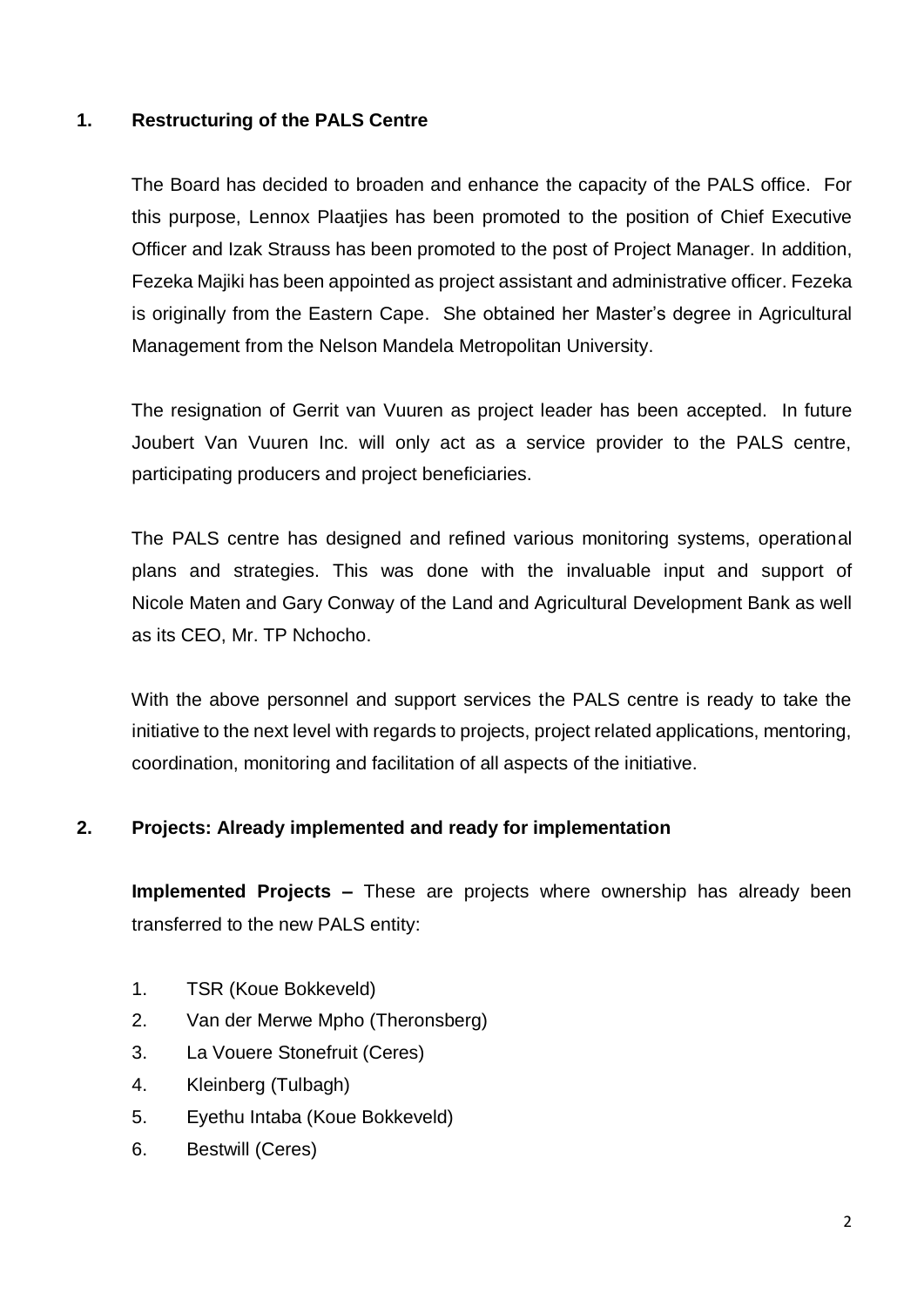**Projects earmarked for implementation within the next 3 to 6 months –** These projects are just waiting for final approval regarding subdivision or water permits or financing:

- 7. Bambisane (Theronsberg)
- 8. Kaja Farming (Ceres)
- 9. Korhaanhoogte (Robertson)
- 10. De Heuwel & Middelpos (Ceres)
- 11. Twee Fonteinen CFG (Ceres)
- 12. Dasberg (Riviersonderend)
- 13. Ceres Fonteintjie (Koue Bokkeveld)
- 14. De Hoop en Môreson (Wolseley)
- 15. CFG Skaaprivier & Plankies (Ceres)
- 16. Sunkist land and value chain projek (Ceres)
- 17. Ceres Cider (Ceres)
- 18. Agri Park 3 projects (Ceres)

## **Further projects which can be implemented in 2017:**

These are a further 20 projects and include (amongst others): Mooiuitsig (Bonnievale), Odessa, Libland (3), Elandsrivier (land, value chain, and housing project), De Trap Stargrow, Ceres Tierberg Boerdery, Clackmannen Farms (Tulbagh), Lankgewag (Wolseley), Kluitjieskraal (Wolseley), Daytona, Morceaux housing and ministerial pilot project, Kleinbegin housing project, Boplaas, CFG (2), Verdun second project, Patrick De Wet and Jacobs value chain project and Harmony Trust.

## **3. Challenges**

PALS, as a private initiative, successfully implemented numerous projects with its own water, water rights and resources. We trust that these successes will convince Government agencies and departments that much more can be achieved with timeous and expeditious departmental approval processes.

There are numerous projects where PALS is entirely dependent on the cooperation and approvals of the various governmental departments.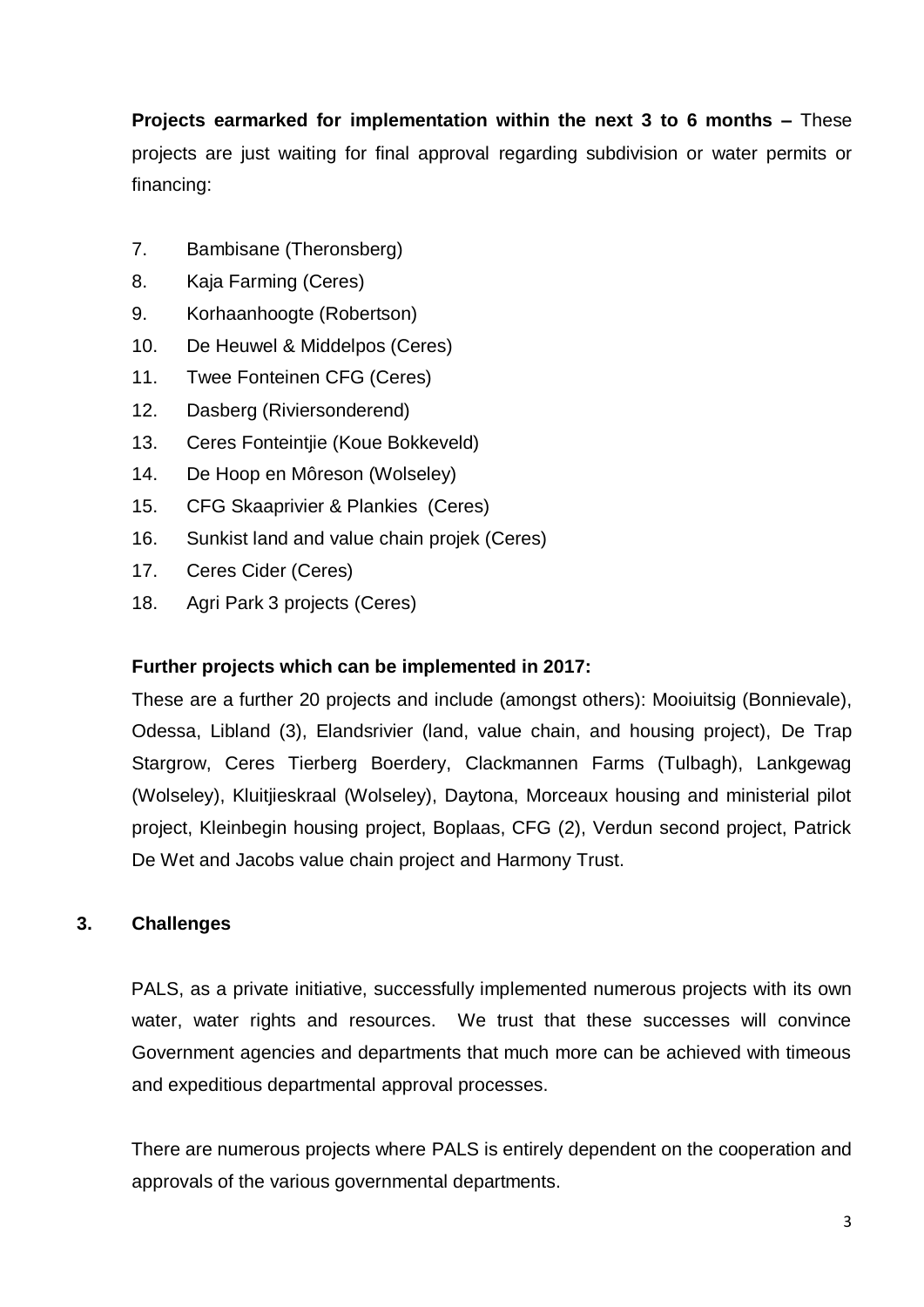Delays with subdivisions and water permits, unfortunately, sometimes result in lost opportunities in as far as the conclusion of land reform transactions or the acceleration of production on PALS farms are concerned. The frustration as a result of these delays and the lack of response from the relevant departments, have now led to the cancellation of certain projects.

The cooperation between agriculture and governmental agencies is part of the National Development Plan's proposed partnership. We hope that in the future, the various departments will realize that we can accelerate land reform, economic growth and job creation and that PALS projects can be made successful much sooner, if a sense of urgency exist and is acted upon by all involved.

# **4. Training and investment in people**

In cooperation with our training partner, the Koue Bokkeveld Training Centre, as well as the sponsorship of AECI, 383 beneficiaries have already received training. This include the training of black directors, trustees, shareholders/beneficiaries in PALS and LRAD projects.

More intensive training of directors and shareholders had been identified as a current need. In this regard PALS is planning a further training phase in which specific financial knowledge, management skills, as well as the duties and responsibilities of directors and trustees, are to be addressed.

"*Invest in human capital, because an investment in human capital creates other capital*"

Prof M Karaan

## **5. PALS is going to benefit everyone**

The PALS framework is based on principles that will give black farmers the best possible chance of success.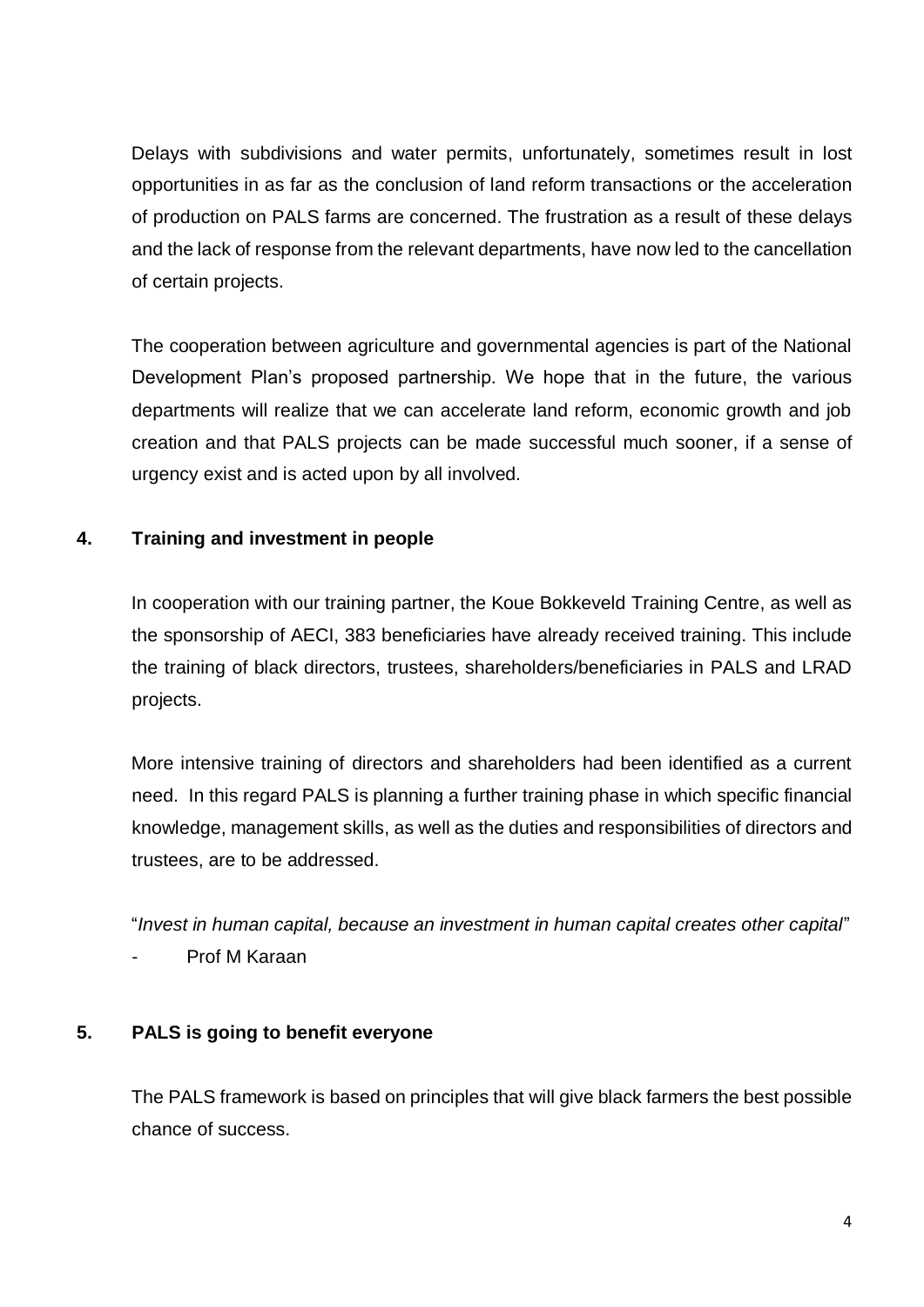The employee's trust share of the profits of the project will also benefit the socioeconomic status of the larger group of employees.

In the Witzenberg area, there are numerous projects where large groups of employees received substantial shares in agricultural properties in accordance with government's previous LRAD program. The criticism against this model, was that it failed to create a class of black commercial farmers.

The PALS' framework and the focus on specific training and mentorship will hopefully lead to the establishment of more successful black farmers.

The principles that make PALS unique and better are the following:

- 1. Individual black farmers as well as the larger group of employees will benefit.
- 2. Black shareholders will have the option from the outset to purchase the rest of the shares. This is in line with the objective of establishing more black farmers on their own farms and to ensure their sustainability and success.
- 3. Mentorship and protection of the black farmer against financial and/or other risks by implementing a long-term business plans in co-operation with the commercial farmer.
- 4. Black farmers get access to the best plant materials, markets and other resources as a result of the PALS partnership.
- 5. The PALS centre provides a physical address for coordinating, facilitating and training as well as other functions such as liaison with government departments.
- 6. The development of new production units and the establishment of orchards contribute to economic growth, job creation and food security.
- 7. PALS is the best use of resources and commercial farmers' intellectual capital. It also helps build investor confidence amongst potential financiers.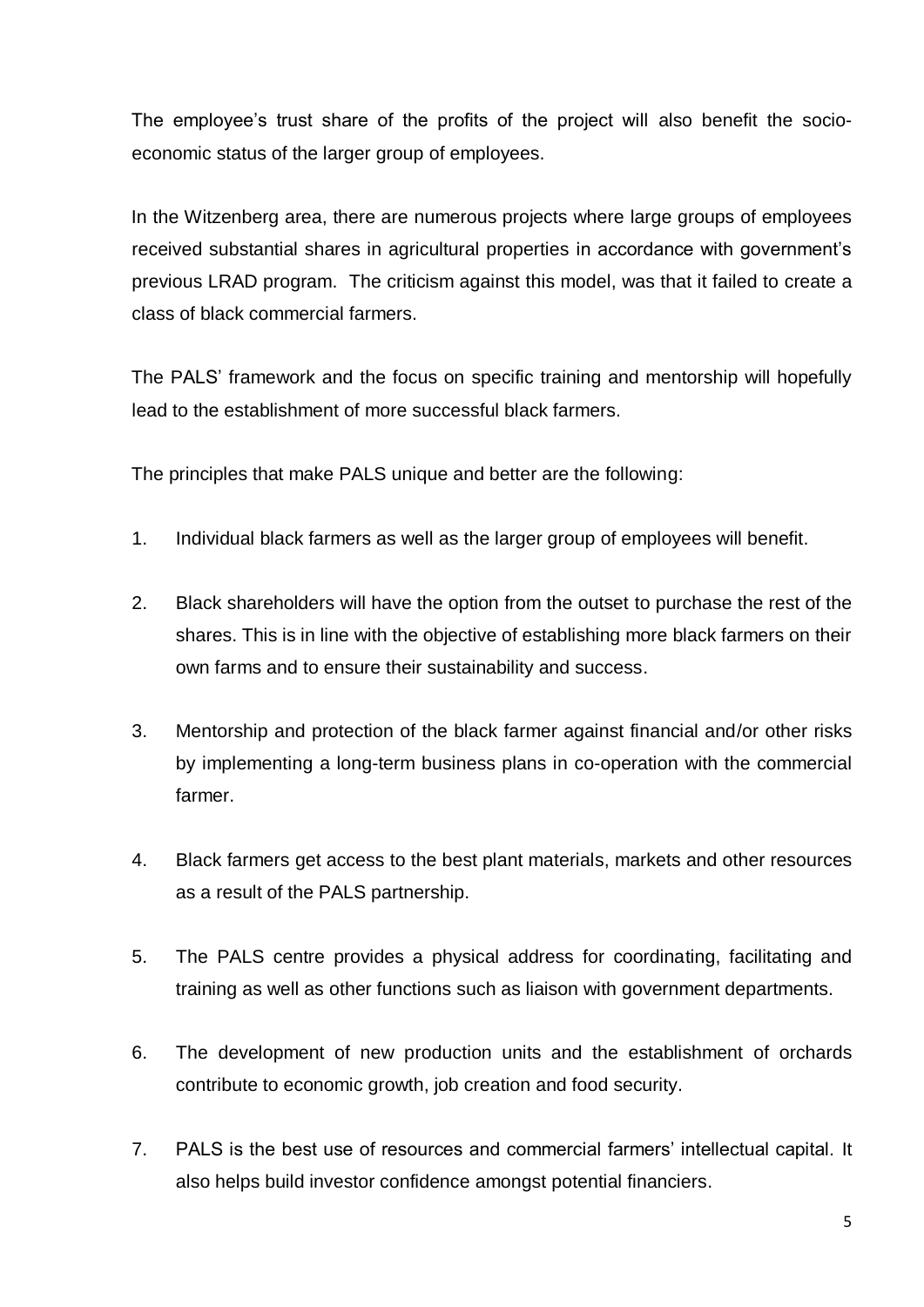#### **6. CEO's report**

The PALS office is open to everyone and aims to bring about a spirit of cooperation with regards to all aspects of the initiative so that the shared goal can be achieved.

Events that occurred over the last few months include the following:

- 1. Obtaining approval to proceed with a PALS project on Kluitjieskraal. DAFF's approval has already led to soil analysis and further discussions.
- 2. Green Valley Golden Crops' small farmers' project has obtained water for their vegetable farming.
- 3. Delays with water permits are continuously followed up on and a call was made to the government's technical committee to address this issue with urgency. New strategies, in collaboration with PALS beneficiaries, will be launched in 2017 to help improve future liaisons with Water Affairs.
- 4. The addition of Landbank as a member of PALS has led to a dramatic improvement with regards to our systems of monitoring, communications, marketing and project financing.
- 5. Submissions on the promotion of job creation, learnership and incentives that will benefit PALS projects such as tax exemptions, were made to National Treasury's Parliamentary Committee.
- 6. The PALS centre made two submissions to the government's Operation Phakisa Lab in Johannesburg. The proposals will hopefully be incorporated into the final policy documents.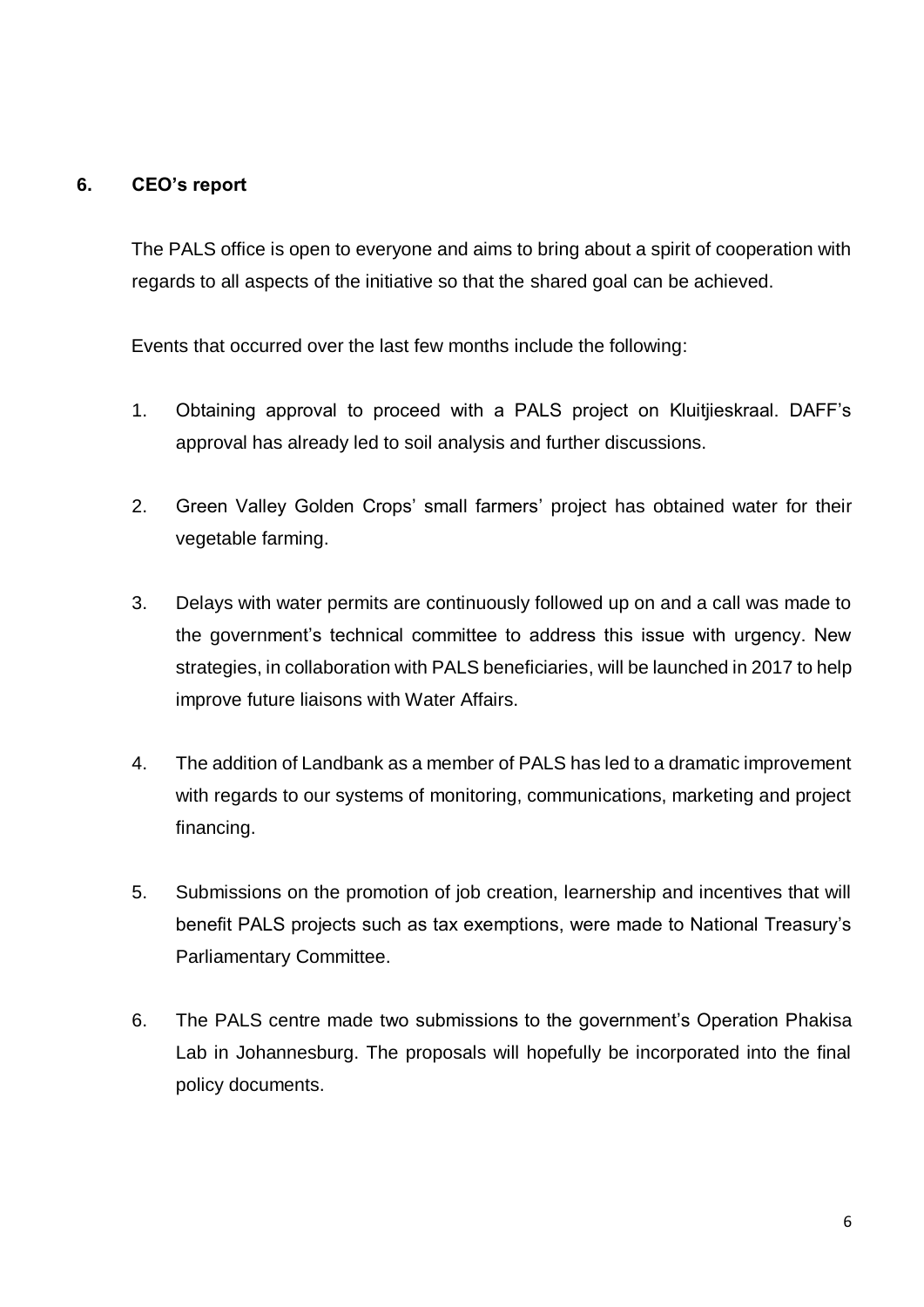- 7. Fezeka Majiki's appointment as project assistant and administrative officer strengthens the PALS office's capacity. Her qualifications make her the ideal candidate to support the PALS centre's operations.
- 8. The interim training report to AECI (our training sponsor) confirmed that 383 beneficiaries received training and that a good foundation for future training has been laid.
- 9. Most of the PALS members that have joined PALS in 2015 have paid their membership fees for 2016. We accordingly thank all members for their support and cooperation and invite all producers to join as members to help build a better future for all.

# **7. Vision for the future**

Our frustration with the slow progress of certain project implementation approvals will not prevent us from proceeding with great determination in pursuing the goals of the project.

We have no other choice but to work towards the development of a region that will be an example for the whole of South Africa.

There is no doubt that PALS is the winning formula that will make the National Development Plan's 2030 vision for a thriving, prosperous rural economy that works together in harmony, a reality.

We wish you all a Merry Christmas and hope that the current harvest period will be a successful one.

Friendly PALS wishes PALS Centre